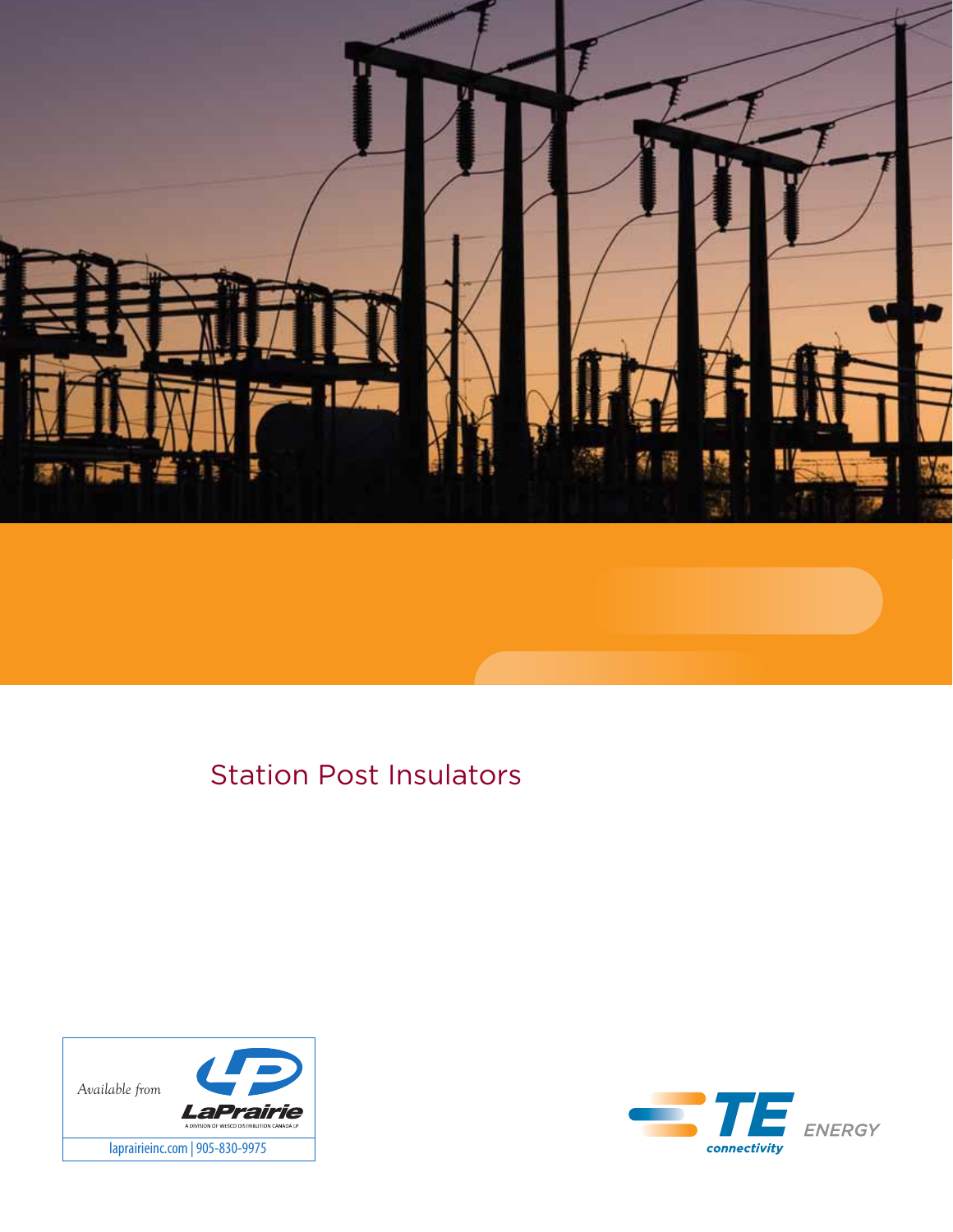

# **Station Post Insulators**

TE Energy covers a wide range of polymeric, porcelain and hybrid insulators. For decades these products have demonstrated reliable performance in various types of applications all over the world.

TE's porcelain insulators were sold in the past with brand names of Morlynn, Dulmison and Zibo, and have 95 years of service experience in electric power supply and rail applications. Manufactured from high-quality non-porous electrical porcelain, they provide long life and cost-effective solutions for a majority of applications.

Hybrid insulators consist of high strength porcelain core with a polymeric housing. The best features of ceramic and polymeric insulators are combined, resulting in high mechanical strength and excellent electrical behavior under polluted conditions.

Contact your TE Energy sales representative for more information and for other applications not found in this brochure.





E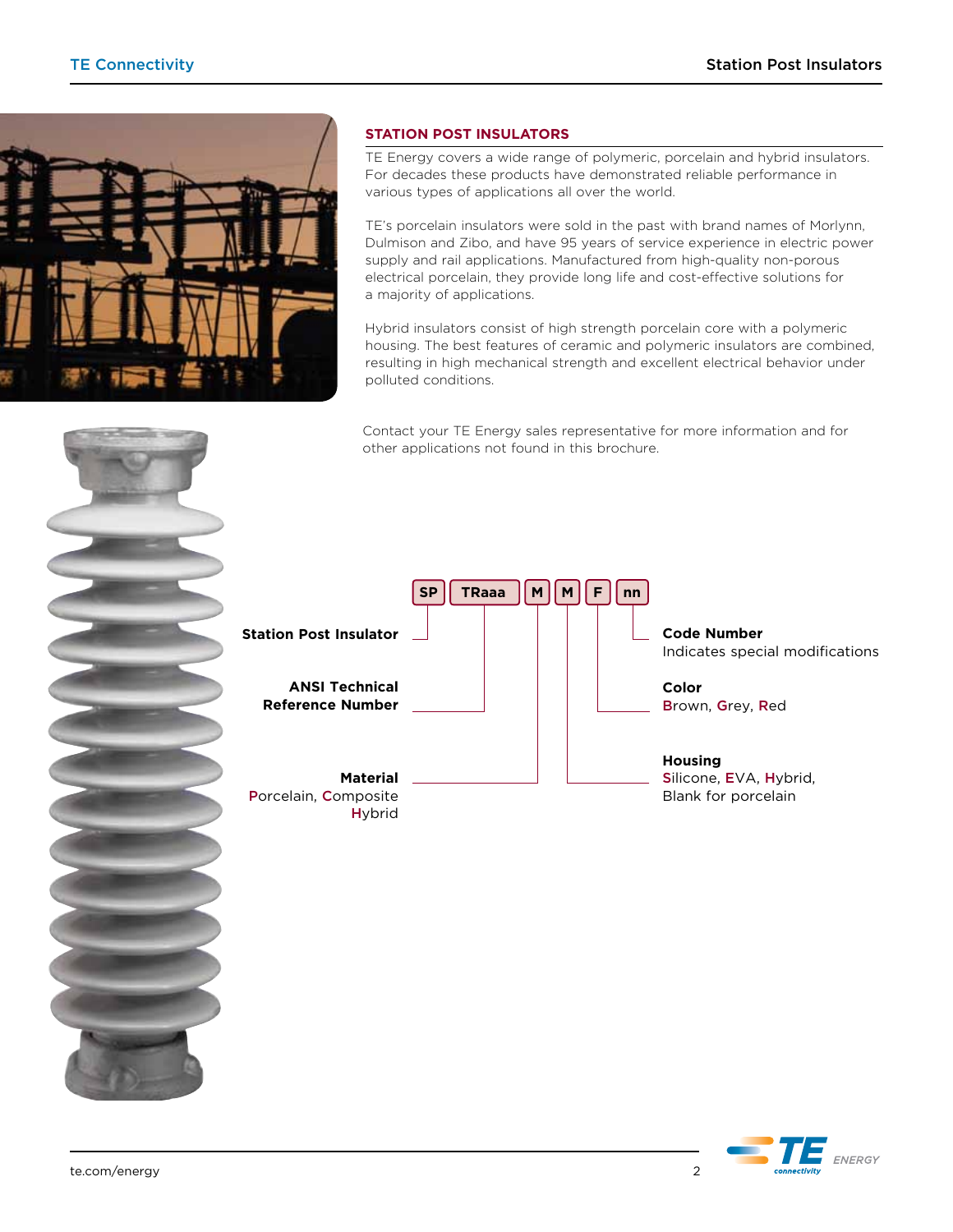## **Porcelain**

| (kV)<br>(in)<br>(in)<br>(in)<br>(lbs)<br>1000kV)<br>(kV)<br>(kV)<br><b>TR202</b><br>95<br>2000<br>105<br>SP-TR202PG<br>7.5<br>7.5<br>3<br>10.5<br>50<br>30<br>$\overline{15}$<br>3<br>15.5<br><b>TR205</b><br>SP-TR205PG<br>110<br>10 <sup>°</sup><br>2000<br>50<br>45<br>125<br>$\overline{25}$<br>3<br>60<br>150<br>14<br>24<br>2000<br>100<br>170<br><b>TR208</b><br>SP-TR208PG<br><b>TR210</b><br>$\overline{35}$<br>3<br>SP-TR210PG<br>200<br>18<br>37<br>2000<br>100<br>80<br>225<br>$\overline{3}$<br>250<br>$\overline{22}$<br>43<br>TR214<br>SP-TR214PG<br>46<br>2000<br>200<br>100<br>280<br>3<br><b>TR216</b><br>350<br>69<br>30<br>72<br>1500<br>200<br>145<br>390<br>SP-TR216PG<br><b>TR222</b><br>95<br>7.5<br>5<br>4000<br>105<br>SP-TR222PG<br>10 <sup>°</sup><br>10.5<br>50<br>30<br><b>TR225</b><br>15<br>5<br>15.5<br>50<br>45<br>125<br>SP-TR225PG<br>110<br>12<br>4000<br>$\overline{15}$<br>5<br>TR225EHS<br>SP-TR225PG01<br>110<br>12<br>15.5<br>50<br>45<br>125<br>8000<br>$\overline{25}$<br>5<br><b>TR227</b><br>150<br>15<br>100<br>60<br>170<br>SP-TR227PG<br>24<br>4000<br>TR227EHS<br>$\overline{25}$<br>$\overline{15}$<br>5<br>SP-TR227PG01<br>150<br>24<br>100<br>60<br>170<br>8000<br>$\overline{25}$<br>5<br><b>TR231</b><br>SP-TR231PG<br>200<br>20<br>37<br>100<br>80<br>225<br>4000<br>$\overline{25}$<br>TR231EHS<br>SP-TR231PG01<br>200<br>5<br>37<br>80<br>225<br>20<br>8000<br>100<br><b>TR267</b><br>250<br>5<br>43<br>SP-TR267PG<br>46<br>24<br>4000<br>200<br>100<br>280 | <b>Technical</b><br>Reference | Description  | <b>BIL</b> | System<br>Voltage | Overall Bolt<br>Height Circle |                | Leakage<br><b>Distance</b> | Cantilever<br>Strength | Max.<br>RIV | Low<br>Frequency<br>Wet<br>Withstand | <b>Critical</b><br>Impulse<br>Flashover<br>Positive |
|-----------------------------------------------------------------------------------------------------------------------------------------------------------------------------------------------------------------------------------------------------------------------------------------------------------------------------------------------------------------------------------------------------------------------------------------------------------------------------------------------------------------------------------------------------------------------------------------------------------------------------------------------------------------------------------------------------------------------------------------------------------------------------------------------------------------------------------------------------------------------------------------------------------------------------------------------------------------------------------------------------------------------------------------------------------------------------------------------------------------------------------------------------------------------------------------------------------------------------------------------------------------------------------------------------------------------------------------------------------------------------------------------------------------------------------------------------------------------------------------------------------------------|-------------------------------|--------------|------------|-------------------|-------------------------------|----------------|----------------------------|------------------------|-------------|--------------------------------------|-----------------------------------------------------|
|                                                                                                                                                                                                                                                                                                                                                                                                                                                                                                                                                                                                                                                                                                                                                                                                                                                                                                                                                                                                                                                                                                                                                                                                                                                                                                                                                                                                                                                                                                                       |                               |              |            |                   |                               |                |                            |                        | (mvolts@    |                                      |                                                     |
|                                                                                                                                                                                                                                                                                                                                                                                                                                                                                                                                                                                                                                                                                                                                                                                                                                                                                                                                                                                                                                                                                                                                                                                                                                                                                                                                                                                                                                                                                                                       |                               |              |            |                   |                               |                |                            |                        |             |                                      |                                                     |
|                                                                                                                                                                                                                                                                                                                                                                                                                                                                                                                                                                                                                                                                                                                                                                                                                                                                                                                                                                                                                                                                                                                                                                                                                                                                                                                                                                                                                                                                                                                       |                               |              |            |                   |                               |                |                            |                        |             |                                      |                                                     |
|                                                                                                                                                                                                                                                                                                                                                                                                                                                                                                                                                                                                                                                                                                                                                                                                                                                                                                                                                                                                                                                                                                                                                                                                                                                                                                                                                                                                                                                                                                                       |                               |              |            |                   |                               |                |                            |                        |             |                                      |                                                     |
|                                                                                                                                                                                                                                                                                                                                                                                                                                                                                                                                                                                                                                                                                                                                                                                                                                                                                                                                                                                                                                                                                                                                                                                                                                                                                                                                                                                                                                                                                                                       |                               |              |            |                   |                               |                |                            |                        |             |                                      |                                                     |
|                                                                                                                                                                                                                                                                                                                                                                                                                                                                                                                                                                                                                                                                                                                                                                                                                                                                                                                                                                                                                                                                                                                                                                                                                                                                                                                                                                                                                                                                                                                       |                               |              |            |                   |                               |                |                            |                        |             |                                      |                                                     |
|                                                                                                                                                                                                                                                                                                                                                                                                                                                                                                                                                                                                                                                                                                                                                                                                                                                                                                                                                                                                                                                                                                                                                                                                                                                                                                                                                                                                                                                                                                                       |                               |              |            |                   |                               |                |                            |                        |             |                                      |                                                     |
|                                                                                                                                                                                                                                                                                                                                                                                                                                                                                                                                                                                                                                                                                                                                                                                                                                                                                                                                                                                                                                                                                                                                                                                                                                                                                                                                                                                                                                                                                                                       |                               |              |            |                   |                               |                |                            |                        |             |                                      |                                                     |
|                                                                                                                                                                                                                                                                                                                                                                                                                                                                                                                                                                                                                                                                                                                                                                                                                                                                                                                                                                                                                                                                                                                                                                                                                                                                                                                                                                                                                                                                                                                       |                               |              |            |                   |                               |                |                            |                        |             |                                      |                                                     |
|                                                                                                                                                                                                                                                                                                                                                                                                                                                                                                                                                                                                                                                                                                                                                                                                                                                                                                                                                                                                                                                                                                                                                                                                                                                                                                                                                                                                                                                                                                                       |                               |              |            |                   |                               |                |                            |                        |             |                                      |                                                     |
|                                                                                                                                                                                                                                                                                                                                                                                                                                                                                                                                                                                                                                                                                                                                                                                                                                                                                                                                                                                                                                                                                                                                                                                                                                                                                                                                                                                                                                                                                                                       |                               |              |            |                   |                               |                |                            |                        |             |                                      |                                                     |
|                                                                                                                                                                                                                                                                                                                                                                                                                                                                                                                                                                                                                                                                                                                                                                                                                                                                                                                                                                                                                                                                                                                                                                                                                                                                                                                                                                                                                                                                                                                       |                               |              |            |                   |                               |                |                            |                        |             |                                      |                                                     |
|                                                                                                                                                                                                                                                                                                                                                                                                                                                                                                                                                                                                                                                                                                                                                                                                                                                                                                                                                                                                                                                                                                                                                                                                                                                                                                                                                                                                                                                                                                                       |                               |              |            |                   |                               |                |                            |                        |             |                                      |                                                     |
|                                                                                                                                                                                                                                                                                                                                                                                                                                                                                                                                                                                                                                                                                                                                                                                                                                                                                                                                                                                                                                                                                                                                                                                                                                                                                                                                                                                                                                                                                                                       |                               |              |            |                   |                               |                |                            |                        |             |                                      |                                                     |
|                                                                                                                                                                                                                                                                                                                                                                                                                                                                                                                                                                                                                                                                                                                                                                                                                                                                                                                                                                                                                                                                                                                                                                                                                                                                                                                                                                                                                                                                                                                       |                               |              |            |                   |                               |                |                            |                        |             |                                      |                                                     |
|                                                                                                                                                                                                                                                                                                                                                                                                                                                                                                                                                                                                                                                                                                                                                                                                                                                                                                                                                                                                                                                                                                                                                                                                                                                                                                                                                                                                                                                                                                                       |                               |              |            |                   |                               |                |                            |                        |             |                                      |                                                     |
|                                                                                                                                                                                                                                                                                                                                                                                                                                                                                                                                                                                                                                                                                                                                                                                                                                                                                                                                                                                                                                                                                                                                                                                                                                                                                                                                                                                                                                                                                                                       | TR267EHS                      | SP-TR267PG01 | 250        | 46                | 25                            | $\overline{7}$ | 43                         | 8000                   | 200         | 100                                  | 280                                                 |
| <b>TR278</b><br>350<br>5<br>SP-TR278PG<br>69<br>30<br>72<br>3000<br>200<br>145<br>390                                                                                                                                                                                                                                                                                                                                                                                                                                                                                                                                                                                                                                                                                                                                                                                                                                                                                                                                                                                                                                                                                                                                                                                                                                                                                                                                                                                                                                 |                               |              |            |                   |                               |                |                            |                        |             |                                      |                                                     |
| TR278EHS<br>350<br>69<br>32<br>$\overline{7}$<br>72<br>145<br>390<br>SP-TR278PG01<br>6000<br>200                                                                                                                                                                                                                                                                                                                                                                                                                                                                                                                                                                                                                                                                                                                                                                                                                                                                                                                                                                                                                                                                                                                                                                                                                                                                                                                                                                                                                      |                               |              |            |                   |                               |                |                            |                        |             |                                      |                                                     |
| 5<br><b>TR286</b><br>550<br>115<br>45<br>99<br>200<br>230<br>610<br>SP-TR286PG<br>1700                                                                                                                                                                                                                                                                                                                                                                                                                                                                                                                                                                                                                                                                                                                                                                                                                                                                                                                                                                                                                                                                                                                                                                                                                                                                                                                                                                                                                                |                               |              |            |                   |                               |                |                            |                        |             |                                      |                                                     |
| 5<br><b>TR287</b><br>SP-TR287PG<br>550<br>115<br>45<br>99<br>2600<br>200<br>230<br>610                                                                                                                                                                                                                                                                                                                                                                                                                                                                                                                                                                                                                                                                                                                                                                                                                                                                                                                                                                                                                                                                                                                                                                                                                                                                                                                                                                                                                                |                               |              |            |                   |                               |                |                            |                        |             |                                      |                                                     |
| TR287EHS<br>550<br>115<br>$\overline{7}$<br>99<br>230<br>610<br>SP-TR287PG01<br>45<br>5000<br>200                                                                                                                                                                                                                                                                                                                                                                                                                                                                                                                                                                                                                                                                                                                                                                                                                                                                                                                                                                                                                                                                                                                                                                                                                                                                                                                                                                                                                     |                               |              |            |                   |                               |                |                            |                        |             |                                      |                                                     |
| <b>TR288</b><br>650<br>138<br>54<br>5<br>116<br>1400<br>200<br>275<br>710<br>SP-TR288PG                                                                                                                                                                                                                                                                                                                                                                                                                                                                                                                                                                                                                                                                                                                                                                                                                                                                                                                                                                                                                                                                                                                                                                                                                                                                                                                                                                                                                               |                               |              |            |                   |                               |                |                            |                        |             |                                      |                                                     |
| 5<br><b>TR289</b><br>650<br>138<br>54<br>275<br>SP-TR289PG<br>116<br>2000<br>200<br>710                                                                                                                                                                                                                                                                                                                                                                                                                                                                                                                                                                                                                                                                                                                                                                                                                                                                                                                                                                                                                                                                                                                                                                                                                                                                                                                                                                                                                               |                               |              |            |                   |                               |                |                            |                        |             |                                      |                                                     |
| TR289EHS<br>138<br>$\overline{7}$<br>SP-TR289PG01<br>650<br>54<br>116<br>4100<br>200<br>275<br>710                                                                                                                                                                                                                                                                                                                                                                                                                                                                                                                                                                                                                                                                                                                                                                                                                                                                                                                                                                                                                                                                                                                                                                                                                                                                                                                                                                                                                    |                               |              |            |                   |                               |                |                            |                        |             |                                      |                                                     |
| TR <sub>291</sub><br>SP-TR291PG<br>750<br>161<br>62<br>5<br>132<br>500<br>315<br>750<br>1200                                                                                                                                                                                                                                                                                                                                                                                                                                                                                                                                                                                                                                                                                                                                                                                                                                                                                                                                                                                                                                                                                                                                                                                                                                                                                                                                                                                                                          |                               |              |            |                   |                               |                |                            |                        |             |                                      |                                                     |
| <b>TR295</b><br>750<br>5<br>161<br>62<br>132<br>1800<br>500<br>315<br>750<br>SP-TR295PG                                                                                                                                                                                                                                                                                                                                                                                                                                                                                                                                                                                                                                                                                                                                                                                                                                                                                                                                                                                                                                                                                                                                                                                                                                                                                                                                                                                                                               |                               |              |            |                   |                               |                |                            |                        |             |                                      |                                                     |
| <b>TR304</b><br>230<br>5<br>165<br>385<br>1010<br>SP-TR304PG<br>900<br>80<br>950<br>500                                                                                                                                                                                                                                                                                                                                                                                                                                                                                                                                                                                                                                                                                                                                                                                                                                                                                                                                                                                                                                                                                                                                                                                                                                                                                                                                                                                                                               |                               |              |            |                   |                               |                |                            |                        |             |                                      |                                                     |
| 5<br>385<br><b>TR308</b><br>900<br>230<br>165<br>1450<br>1010<br>SP-TR308PG<br>80<br>500                                                                                                                                                                                                                                                                                                                                                                                                                                                                                                                                                                                                                                                                                                                                                                                                                                                                                                                                                                                                                                                                                                                                                                                                                                                                                                                                                                                                                              |                               |              |            |                   |                               |                |                            |                        |             |                                      |                                                     |
| 5<br><b>TR312</b><br>455<br>SP-TR312PG<br>1050<br>345<br>92<br>198<br>800<br>500<br>1210                                                                                                                                                                                                                                                                                                                                                                                                                                                                                                                                                                                                                                                                                                                                                                                                                                                                                                                                                                                                                                                                                                                                                                                                                                                                                                                                                                                                                              |                               |              |            |                   |                               |                |                            |                        |             |                                      |                                                     |
| 5<br><b>TR316</b><br>1050<br>345<br>92<br>198<br>1250<br>500<br>455<br>1210<br>SP-TR316PG                                                                                                                                                                                                                                                                                                                                                                                                                                                                                                                                                                                                                                                                                                                                                                                                                                                                                                                                                                                                                                                                                                                                                                                                                                                                                                                                                                                                                             |                               |              |            |                   |                               |                |                            |                        |             |                                      |                                                     |
| 5<br><b>TR324</b><br>SP-TR324PG<br>1300<br>345<br>106<br>231<br>1000<br>1000<br>525<br><b>1410</b>                                                                                                                                                                                                                                                                                                                                                                                                                                                                                                                                                                                                                                                                                                                                                                                                                                                                                                                                                                                                                                                                                                                                                                                                                                                                                                                                                                                                                    |                               |              |            |                   |                               |                |                            |                        |             |                                      |                                                     |
| <b>TR330</b><br>1470<br>500<br>10.5<br>264<br>900<br>1000<br>590<br>1610<br>SP-TR330PG<br>122                                                                                                                                                                                                                                                                                                                                                                                                                                                                                                                                                                                                                                                                                                                                                                                                                                                                                                                                                                                                                                                                                                                                                                                                                                                                                                                                                                                                                         |                               |              |            |                   |                               |                |                            |                        |             |                                      |                                                     |
| <b>TR362</b><br><b>SP-TR362PG</b><br>345<br>92<br>$\overline{7}$<br>198<br>2300<br>1000<br>455<br>1210<br>1050                                                                                                                                                                                                                                                                                                                                                                                                                                                                                                                                                                                                                                                                                                                                                                                                                                                                                                                                                                                                                                                                                                                                                                                                                                                                                                                                                                                                        |                               |              |            |                   |                               |                |                            |                        |             |                                      |                                                     |
| <b>TR367</b><br>SP-TR367PG<br>1300<br>345<br>10.5<br>231<br>1450<br>525<br>1300<br>106<br>1000                                                                                                                                                                                                                                                                                                                                                                                                                                                                                                                                                                                                                                                                                                                                                                                                                                                                                                                                                                                                                                                                                                                                                                                                                                                                                                                                                                                                                        |                               |              |            |                   |                               |                |                            |                        |             |                                      |                                                     |
| 525<br>1300<br>345<br>106<br>7<br>231<br>2000<br><b>TR368</b><br><b>SP-TR368PG02</b><br>1000<br>1410                                                                                                                                                                                                                                                                                                                                                                                                                                                                                                                                                                                                                                                                                                                                                                                                                                                                                                                                                                                                                                                                                                                                                                                                                                                                                                                                                                                                                  |                               |              |            |                   |                               |                |                            |                        |             |                                      |                                                     |
| <b>TR369</b><br>$\overline{7}$<br>231<br>SP-TR369PG<br>1300<br>345<br>106<br>2050<br>1000<br>525<br>1410                                                                                                                                                                                                                                                                                                                                                                                                                                                                                                                                                                                                                                                                                                                                                                                                                                                                                                                                                                                                                                                                                                                                                                                                                                                                                                                                                                                                              |                               |              |            |                   |                               |                |                            |                        |             |                                      |                                                     |
| $\overline{7}$<br>231<br>525<br>TR369EHS<br>SP-TR369PG01<br>1300<br>345<br>106<br>4500<br>1000<br>1410                                                                                                                                                                                                                                                                                                                                                                                                                                                                                                                                                                                                                                                                                                                                                                                                                                                                                                                                                                                                                                                                                                                                                                                                                                                                                                                                                                                                                |                               |              |            |                   |                               |                |                            |                        |             |                                      |                                                     |
| $\overline{7}$<br><b>TR371</b><br>SP-TR371PG<br>1470<br>500<br>264<br><b>1170</b><br>590<br>1610<br>122<br>1000                                                                                                                                                                                                                                                                                                                                                                                                                                                                                                                                                                                                                                                                                                                                                                                                                                                                                                                                                                                                                                                                                                                                                                                                                                                                                                                                                                                                       |                               |              |            |                   |                               |                |                            |                        |             |                                      |                                                     |
| <b>TR372</b><br>SP-TR372PG<br>1470<br>500<br>122<br>$\overline{7}$<br>264<br>1750<br>1000<br>1610<br>590                                                                                                                                                                                                                                                                                                                                                                                                                                                                                                                                                                                                                                                                                                                                                                                                                                                                                                                                                                                                                                                                                                                                                                                                                                                                                                                                                                                                              |                               |              |            |                   |                               |                |                            |                        |             |                                      |                                                     |
| $\overline{7}$<br>590<br><b>TR373</b><br>SP-TR373PG<br>1470<br>500<br>122<br>264<br>1750<br>1000<br>1610                                                                                                                                                                                                                                                                                                                                                                                                                                                                                                                                                                                                                                                                                                                                                                                                                                                                                                                                                                                                                                                                                                                                                                                                                                                                                                                                                                                                              |                               |              |            |                   |                               |                |                            |                        |             |                                      |                                                     |
| <b>TR379</b><br>1550<br>500<br>$\overline{7}$<br>620<br>SP-TR379PG<br>128<br>280<br>1700<br>2000<br>1710                                                                                                                                                                                                                                                                                                                                                                                                                                                                                                                                                                                                                                                                                                                                                                                                                                                                                                                                                                                                                                                                                                                                                                                                                                                                                                                                                                                                              |                               |              |            |                   |                               |                |                            |                        |             |                                      |                                                     |
| 1800<br>500<br>152<br>7<br>330<br>1400<br>710<br>TR391<br>SP-TR391PG<br>2000<br>2000                                                                                                                                                                                                                                                                                                                                                                                                                                                                                                                                                                                                                                                                                                                                                                                                                                                                                                                                                                                                                                                                                                                                                                                                                                                                                                                                                                                                                                  |                               |              |            |                   |                               |                |                            |                        |             |                                      |                                                     |

Note: For other designs and custom made products, please contact your local TE Energy sales representative.

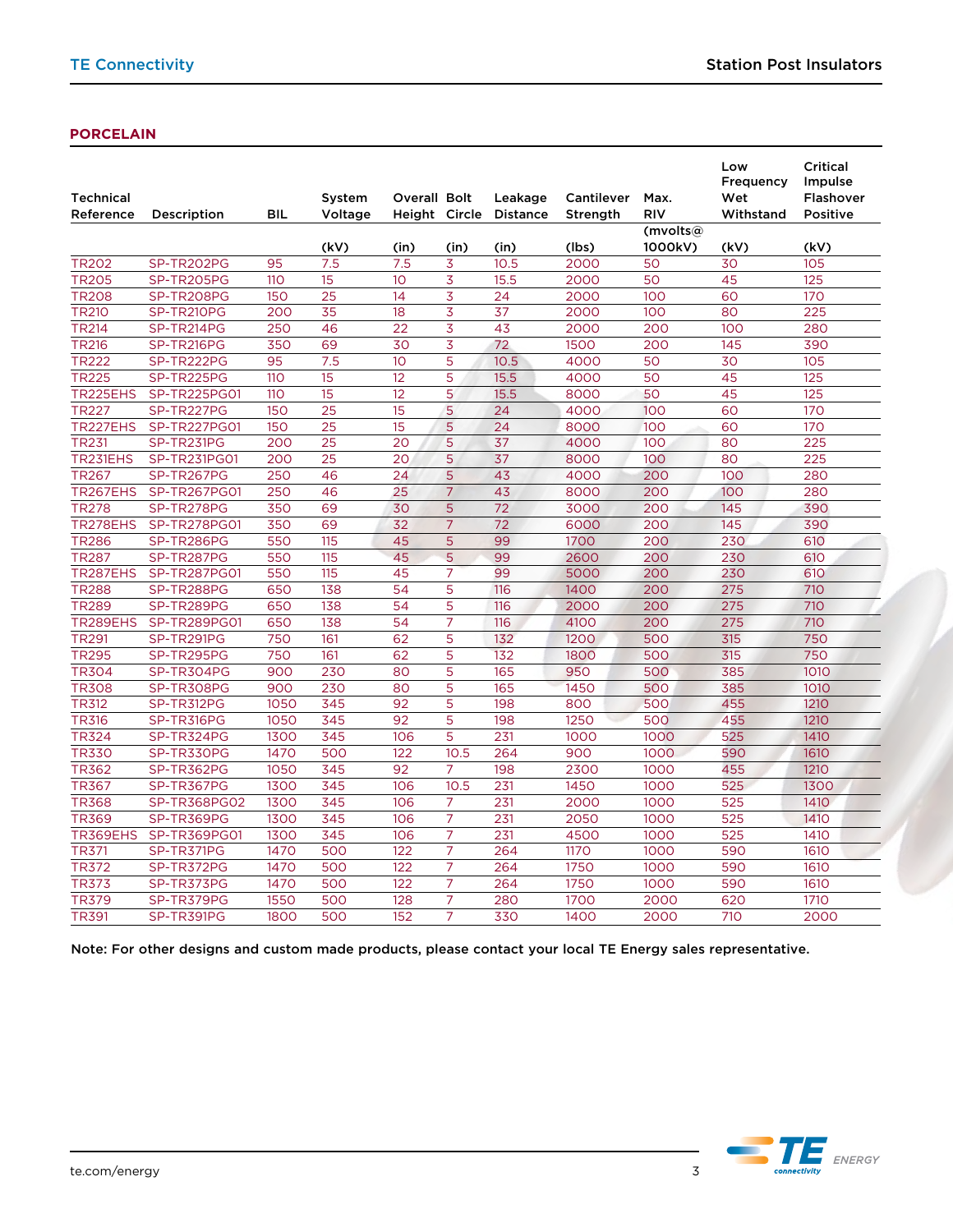#### **HYBRID**

| Technical<br>Reference | Description | BIL | System<br>Voltage | <b>Overall Bolt</b><br>Height Circle |      | Leakage<br><b>Distance</b> | Cantilever<br><b>Strength</b> | Max.<br><b>RIV</b> | Low<br>Frequency<br>Wet<br>Withstand | Critical<br>Impulse<br><b>Flashover</b><br><b>Positive</b> |
|------------------------|-------------|-----|-------------------|--------------------------------------|------|----------------------------|-------------------------------|--------------------|--------------------------------------|------------------------------------------------------------|
|                        |             |     |                   |                                      |      |                            |                               | (mvolts $@$        |                                      |                                                            |
|                        |             |     | (kV)              | (in)                                 | (in) | (in)                       | (lbs)                         | 1000kV)            | (kV)                                 | (kV)                                                       |
| <b>TR 205</b>          | SP-TR205HEG | 110 | 15kV              | 10                                   | 3    | 15.5                       | 2000                          | 50                 | 45                                   | 125                                                        |
| <b>TR 208</b>          | SP-TR208HEG | 150 | 25kV              | 14                                   | 3    | 24.0                       | 2000                          | 100                | 60                                   | 170                                                        |
| TR 210                 | SP-TR210HEG | 200 | 35kV              | 18                                   | 3    | 37.0                       | 2000                          | 100                | 80                                   | 225                                                        |
| TR 216                 | SP-TR216HEG | 350 | 69kV              | 30                                   | 3    | 72.0                       | 1500                          | 200                | 145                                  | 390                                                        |
| <b>TR 286</b>          | SP-TR286HEG | 550 | 115kV             | 45                                   | 5    | 99.0                       | 1700                          | 200                | 230                                  | 610                                                        |

All part descriptions above indicate gray color.





# **HYBRID Station Post**

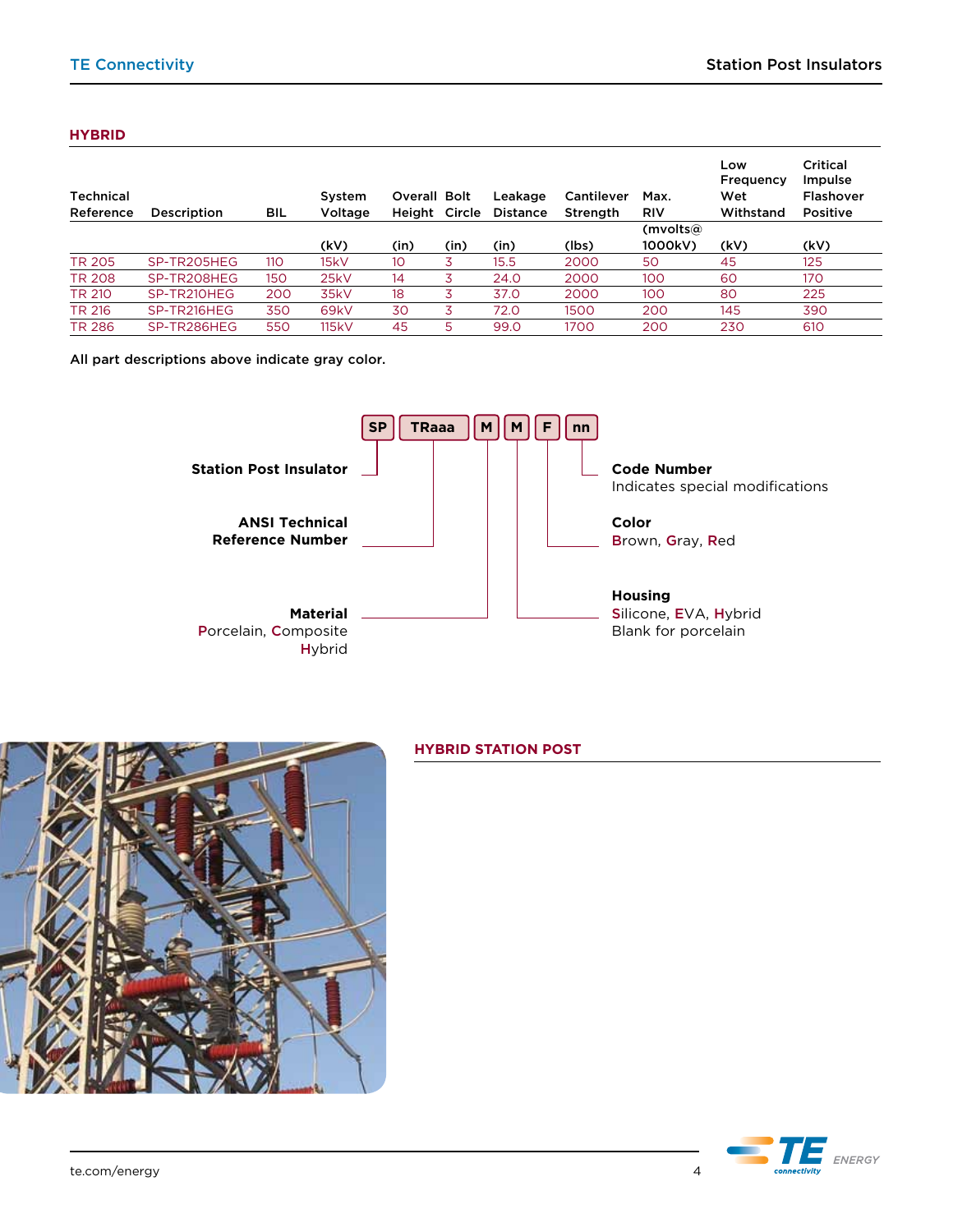### **EVA Polymeric**

| Description     | Impulse<br>Withstand | System<br>Voltage | Overall<br>Height | Leakage<br><b>Distance</b> | <b>Cantilever</b><br>Strength | Dry Arc<br><b>Distance</b> | Low<br>Frequency<br>Wet<br>Withstand | Weight |
|-----------------|----------------------|-------------------|-------------------|----------------------------|-------------------------------|----------------------------|--------------------------------------|--------|
|                 | (kV)                 | (kV)              | (in)              | (in)                       | (lbs)                         | (in)                       | (kV)                                 | (lbs)  |
| RAP-24R-A66-305 | 150                  | 24                | 12.00             | 24.84                      | 2697                          | 8.31                       | 50                                   | 2.5    |
| RAP-36R-A66-350 | 170                  | 36                | 13.78             | 31.85                      | 2248                          | 10                         | 75                                   | 5.6    |
| RAP-46R-A66-460 | 250                  | 46                | 18.11             | 46.85                      | 1573                          | 14.17                      | 110                                  | 6.6    |
| RAP-52R-A66-475 | 250                  | 52                | 18.70             | 52.48                      | 1348                          | 15.28                      | 110                                  | 6.8    |

For other designs and custom-made products, please contact your TE Energy sales representative. Available in red or gray - all above show description of red. 



#### **EVA Station Post insulators**



TE Energy's EVA insulators are lightweight for easy installation, vandal and breakage resistant. The EVA housing material has excellent tracking and erosion resistance providing top performance under polluted and salt-air conditions.

Standard top and base end fittings are made with M10 threads on a 66 mm PCD. Various other end fittings are available upon request (i.e., 76 mm PCD).